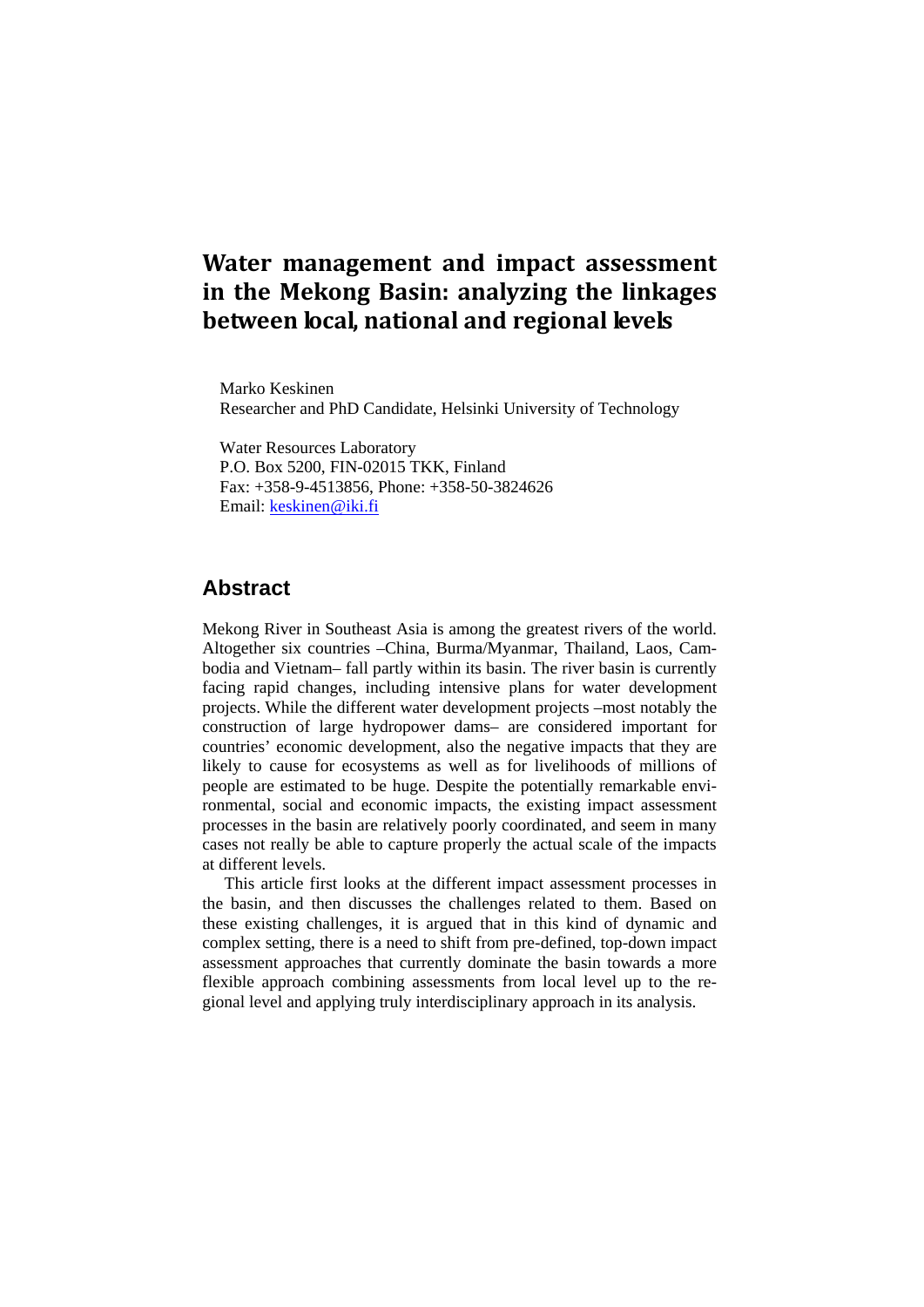# **1. Introduction**

Mekong River in Southeast Asia is among the greatest rivers of the world: it is estimated to be 10th largest in the world both in terms of its total length of 4909 km and mean annual flow of  $475 \text{ km}^3$  (Shaochuang 2007; MRC 2005). Altogether six countries –China, Myanmar, Thailand, Laos, Cambodia and Vietnam– fall partly within its basin (Fig. 1).



**Fig. 1. The map of the Mekong Basin (map by Matti Kummu).** 

The Mekong River Basin is currently facing rapid changes: population is growing and urbanizing and riparian countries' economies are developing rapidly. Yet at the same time disparities are growing both between and within the countries, and water and related resources are under increasing pressure. While the on-going and planned water development projects –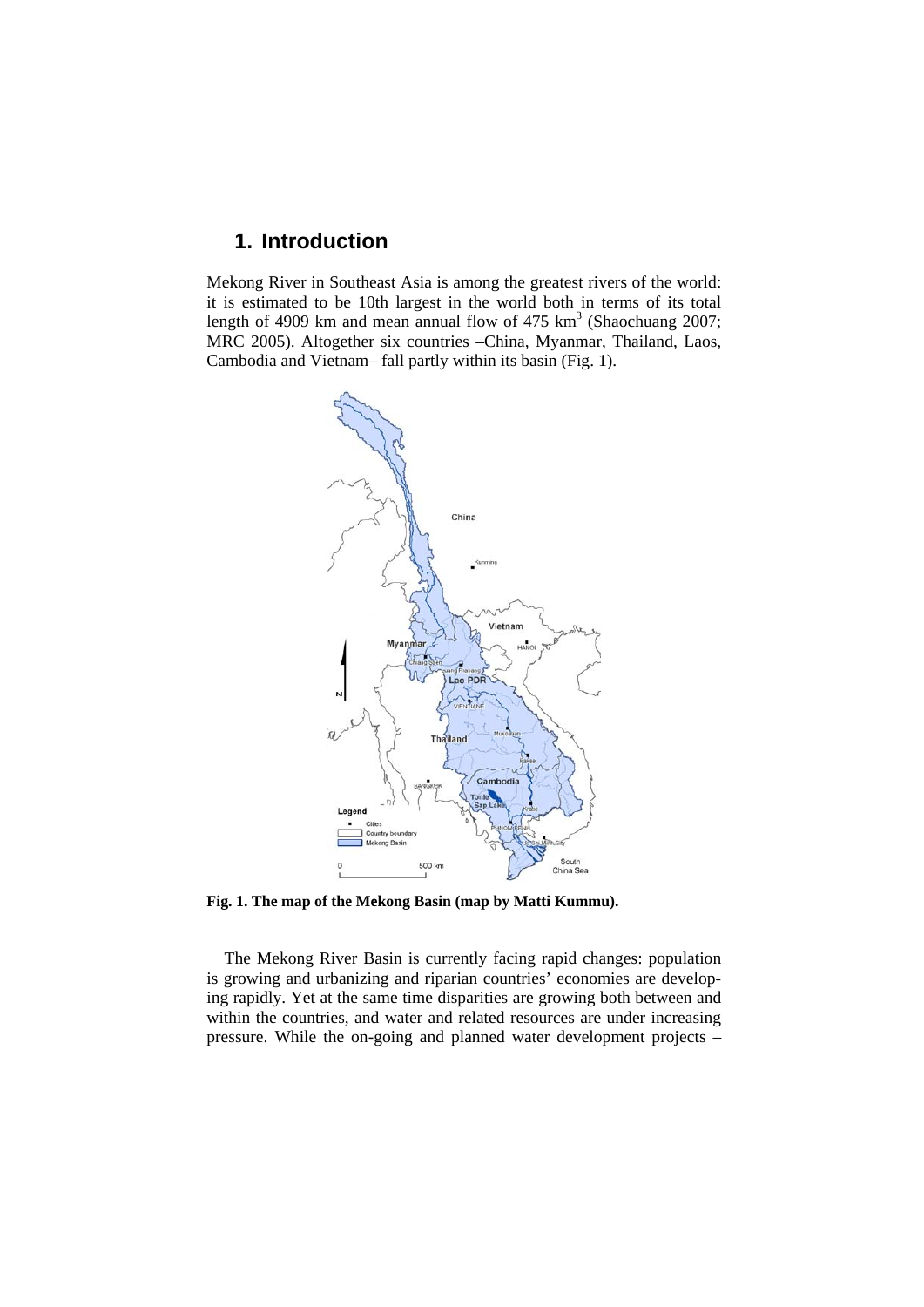most notably the construction of large hydropower dams– are considered important for countries' economic development, the negative impacts that they are likely to cause for river-dependent ecosystems and for livelihoods of millions of people are estimated to be huge (see e.g. IUCN et al. 2007a; MRCS/WUP-FIN 2007a; MRC 2006a). In addition, the benefits and losses related to water development are in many cases to be felt in different countries, making water development in the basin also a sensitive transboundary issue.

Consequently, together with the plans for water development, concerns about the negative environmental and social impacts of this development are increasing. Still, the discussion about the development plans and their potential impacts remains weak. What is even more worrying is that noone seems really to possess the knowledge about the kind of cumulative impacts the different development plans are actually going to have in different parts of the basin. Although there are several different impact assessments undertaken in the basin, their estimates range remarkably (see e.g. Kummu & Sarkkula forthcoming) and particularly the basin-wide impact assessments face several challenges. Additional challenge is that many of the development processes are not particularly transparent, and as a result information available on different plans is rarely enough for proper cumulative impact assessment to take place – at least on time i.e. before the plans are actually realized.

This article argues that in this dynamic and complex setting, there is a need for more comprehensive, multi-level impact assessment process. Based on practical experience from different parts of the basin it is shown that a regional level impact assessment that includes thorough analysis of local complexities is often more coherent and also better focused on most relevant issues. At the same time, many of the challenges linked with more macro-scale, top-down impact assessment approaches became less severe. The impact assessment process in this kind of large, transboundary basin should also not be built around just one discipline –be it hydrological, environmental, economic or other field– but it should be truly interdisciplinary, looking innovatively for new approaches. There is also a need for more transparency in both development plans and their impact assessments to really facilitate discussion –both in national and in regional level– about the development impacts, and ultimately about the trade-offs following from the planned development.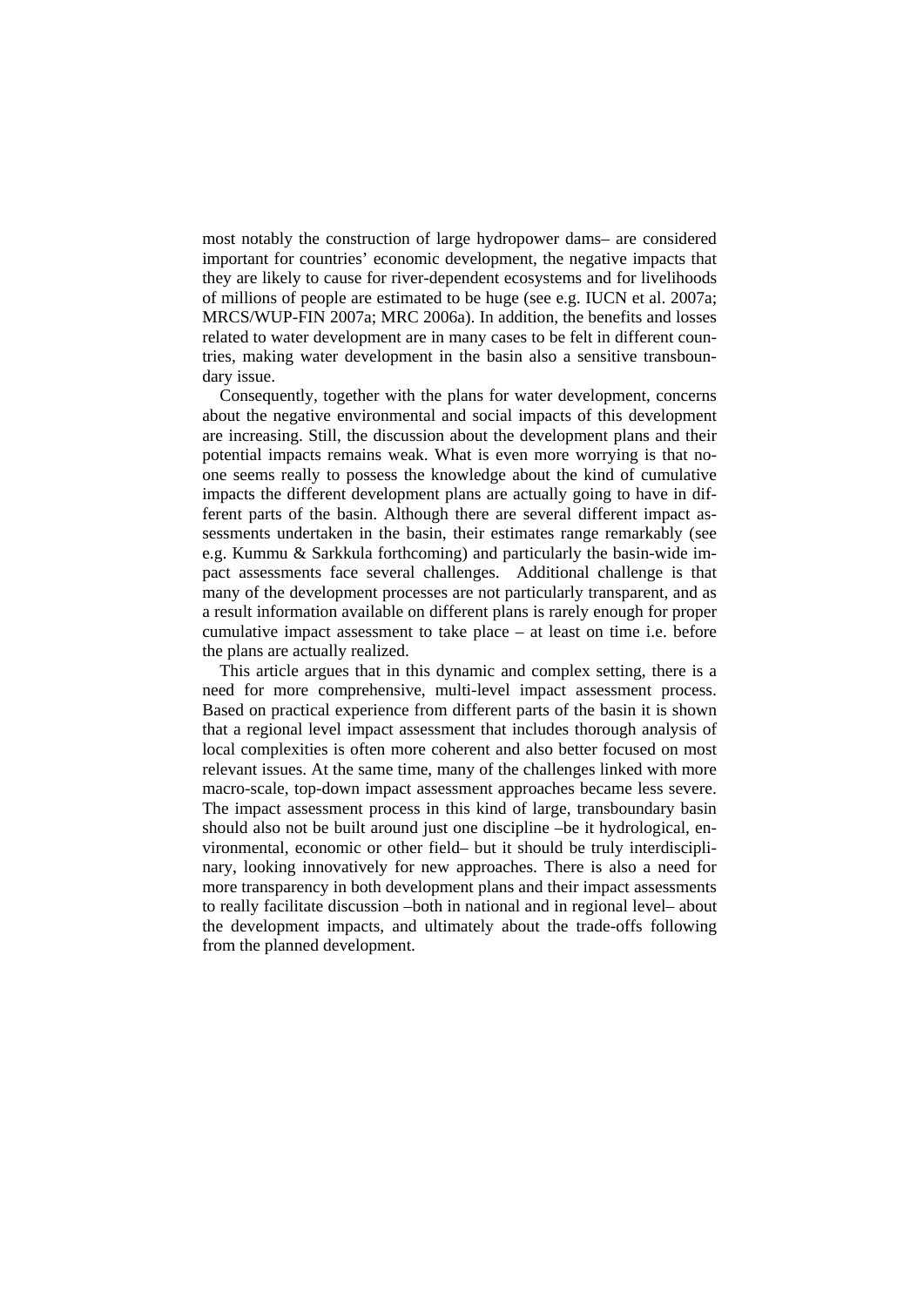# **2. Mekong is developing – where is the information and discussion about the impacts?**

The Mekong River system is home to a high variety of fish and other aquatic species, and the fishery in the basin is believed to be one of the largest and most significant in the world (Poulsen et al. 2004). The Mekong also supports a variety of wetlands and floodplains and provides water for agriculture that forms the main source of livelihood in rural areas (MRC 2003). These water-related resources support majority of the basin population, many of whom are poor. The on-going and planned water development projects, most notably the construction of large-scale hydropower dams and irrigation projects, are likely to cause remarkable changes for the availability of these resources, and consequently for the livelihoods of millions of people (MRCS/WUP-FIN 2007a, 2007c; IUCN et al. 2007a). Yet, open discussion about the basin development and its potential impacts is strikingly absent in the region, and even the information on the development plans and their impacts remains largely insufficient.

The lack of information on and discussion about the water development plans can be linked to the challenges with water governance as well as to the issue of scales. In terms of governance, none of the riparian countries in the region is truly a democratic one, and the planning and decisionmaking processes remain often non-participatory and non-transparent. This is particularly the case in many water-related sectors such as hydropower, roads and large-scale irrigation that require considerable amount of financial capital and are thus focus of major investments by donors, development banks and, increasingly, private sector. In particular the growing involvement of private sector in water development plans in the basin has increased concerns about the transparency of and actual motivations for these projects. Due to the crosscutting nature of the water and its crucial importance for people's livelihoods, management of water resources also falls under several different ministries and institutes. Both vertical and horizontal discontinuities and even institutional rivalries follow, making water governance particularly challenging to coordinate (Keskinen et al. 2007; Sokhem & Sunada 2006).

The issue of scales includes both spatial and temporal dimension. The overall challenge with scales is that the impacts of water developments in the Mekong Basin are –like in any other transboundary river basin– essentially felt in the local level, but coordinated decision-making and impact assessment requires regional approach. As a result, many of the regional impact assessment focus on macro-scale analyses that oversimplify and even misrepresent the actual impacts on the ground. In addition, the im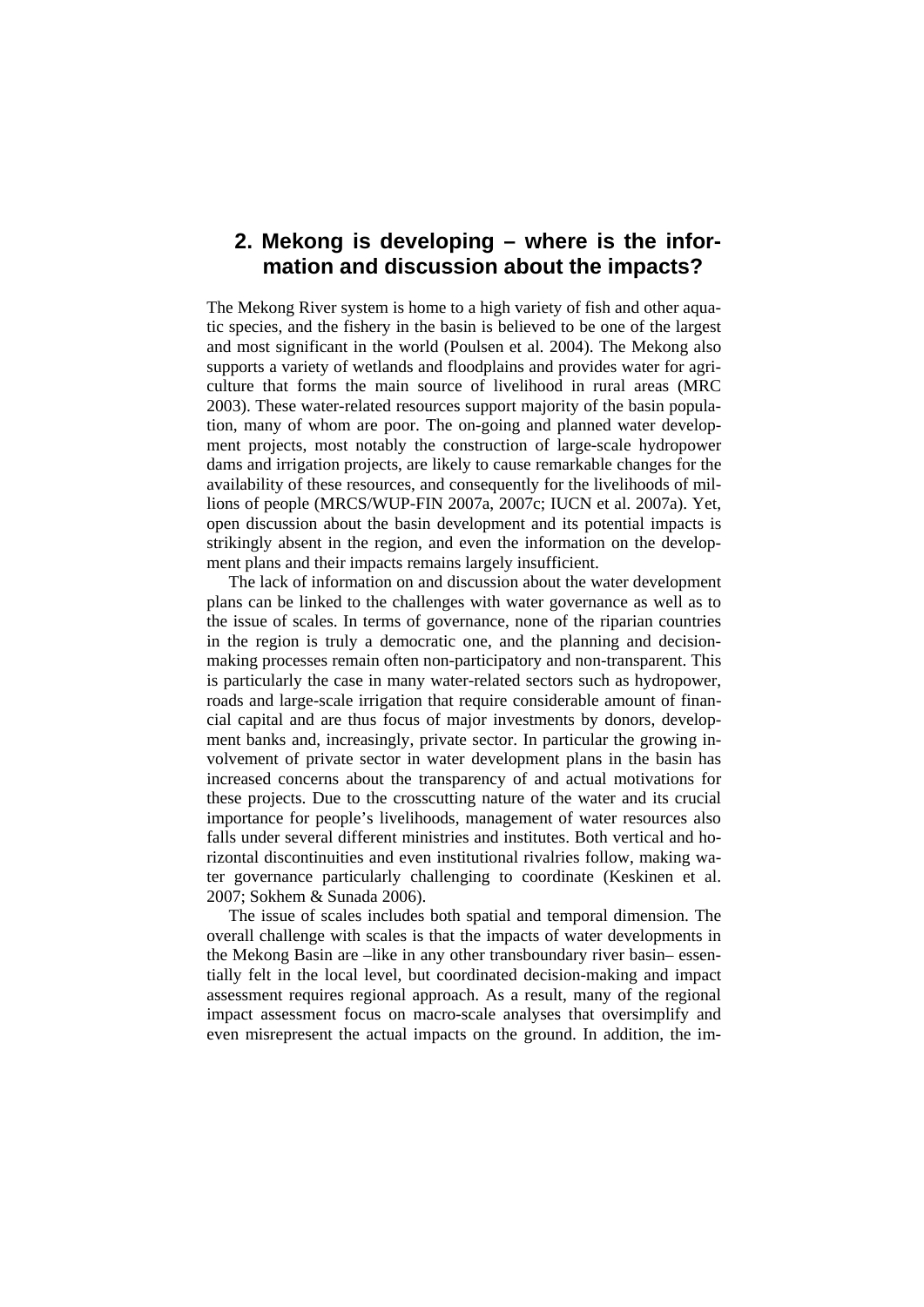pacts felt due to basin developments may be radically different depending on the time scale used, with longer-term impacts usually being more difficult to assess.

### **2.1. Mekong River Commission (MRC)**

In terms of water-related impact assessment in the basin, the most relevant regional coordination body is the Mekong River Commission (MRC)<sup>1</sup>. The MRC aims to guide balanced water resources development in the basin, and it was established in its current form in 1995 by four downstream countries of Laos, Thailand, Cambodia and Vietnam (MRC 1995). The Commission's task is, however, challenged by the absence of China, the most upstream country with massive plans for hydropower development in the Mekong mainstream. The MRC has also its own, internal challenges; many consider the Commission to be too insensitive to local realities, too technically orientated and not transparent enough to really facilitate open discussion about the development plans, their impacts and consequent trade-offs (see e.g. Backer 2006; Hirsch et al. 2006; Phillips et al. 2006; Sneddon and Fox 2006; Keskinen et al. forthcoming).

 Perhaps the biggest challenge of the MRC is that despite the often highlighted will by riparian countries' governments for coordinated development in the basin –labeled even as "the Mekong Spirit" (Nakayama 1999)– , the MRC is in reality being increasingly sidelined from the actual planning processes of large-scale water development in its member countries. Particularly in the biggest member countries, Thailand and Vietnam, the Mekong and its cooperation seems to stand in a real periphery in terms of national plans2. While this is in a way understandable as only relatively small parts of the two countries fall within the basin and they thus have not so much to gain, or lose, from the Mekong cooperation, the paradox is that Thailand and Vietnam are regularly also the most vocal countries in the Commission, often hindering its operations. At the same time the political elites of all riparian countries seem to share similar aspirations for economic development, and development plans' potential negative local level impacts are thus not always even taken properly into consideration in the

 $\frac{1}{1}$ <sup>1</sup> Other regional cooperation mechanisms that have water-related activities include the Greater Mekong Subregion (GMS) Programme, the Association of Southeast Asian Nations (ASEAN) as well as different kinds of research and NGO networks such as the M-POWER. Also several more focused cooperation arrangements exist. For more information, see e.g. Keskinen et al. (forthcoming).

<sup>&</sup>lt;sup>2</sup> When I recently asked about the role of the MRC in Thailand's water-related development plans, a Thai academic well acknowledgeable about the situation both in the MRC and Thai government replied that "the MRC does not matter in Thailand at all – not at all".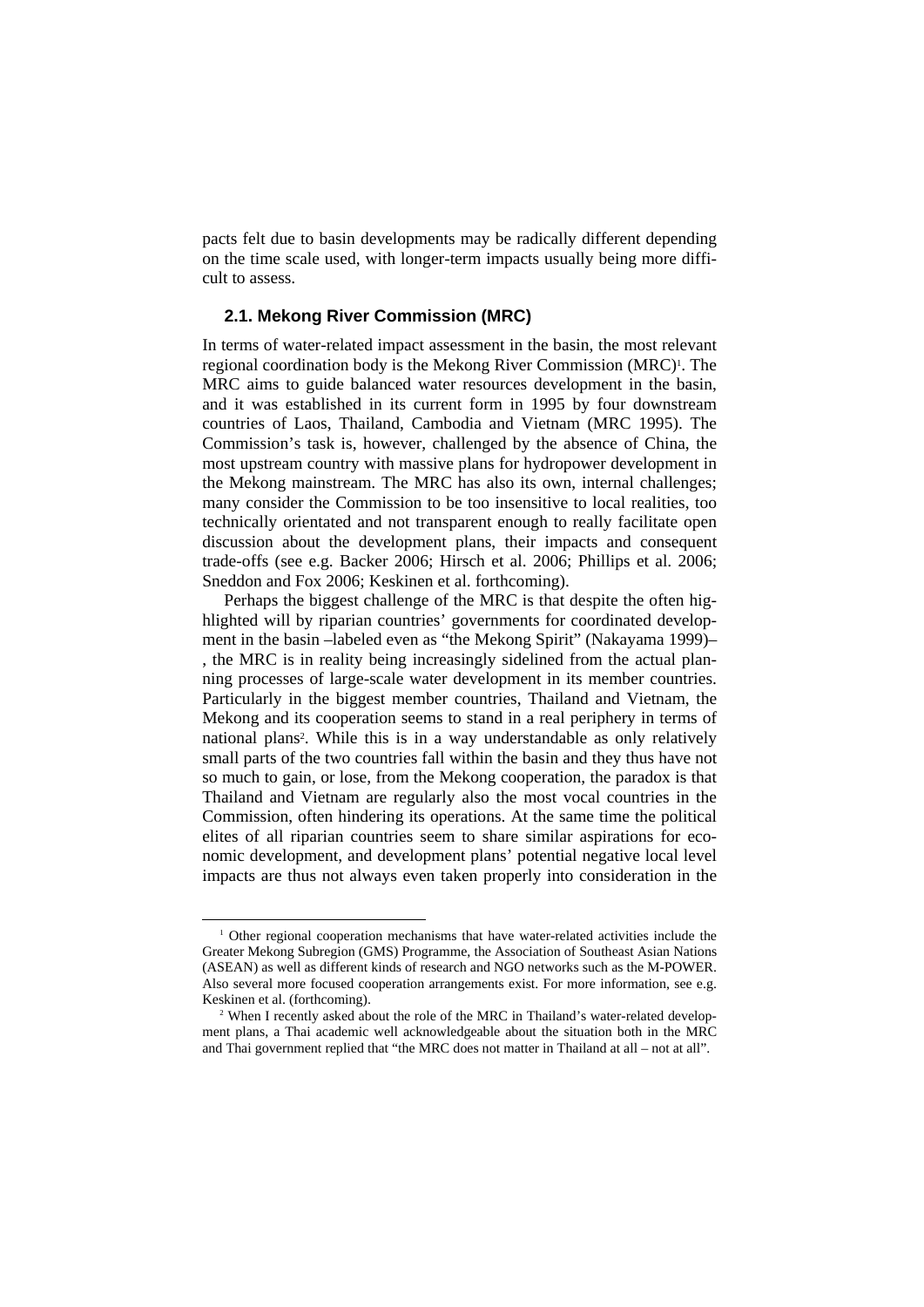national and regional level discussions – be it at the MRC or elsewhere (Keskinen et al. 2007).

### **2.2. Different impact assessment approaches**

While the available information about the potential impacts of Mekong development remains relatively insufficient, it does not mean that there would not be impact assessment processes on the way in the basin. On the contrary; there actually exist several initiatives to assess the development impacts in the basin. Numerous impact assessment (IA) methodologies have been applied and even more proposed by different actors such as the MRC and the Asian Development Bank. Most of these impact assessments have focused on basic hydrological assessments and common Environmental Impact Assessments (EIA), but also broader, strategic assessments drawing e.g. on Cumulative Effects Assessment or Strategic Environmental Assessment have been proposed.

Within the MRC, the most important program for impact assessment is the Basin Development Plan (BDP) which entered its second phase in 2007. Despite for over decade of functioning, the MRC does not, however, have a common impact assessment approach that would be applied systematically and in coordinated manner. Instead, the BDP and other MRC programs such as Water Utilization Programme (WUP) and Environment Programme (EP) have been developing and applying several different kinds of IA methods over the past years, often with relatively poor coordination between the programs. Most of the proposed and used IA approaches build on the hydrological information provided by the MRC's Decision Support Framework (DSF).

Different IA methods proposed within the MRC vary rather remarkably in both their approach and scope. Within the BDP, for example, at least Environmental Assessment system and Social Impact Assessment system making use of Social Development approach have been proposed and developed (ERM 2002; Chaudhry 2004; MRC/BDP 2005). IA methods proposed within the Environment Programme include e.g. Social Impact Monitoring and Vulnerability Assessment (Fisher et al. 2006; MRCS/WUP-FIN 2007b). Finally, one of the broader IA approaches being developed within the MRC is the Integrated Basin Flow Management (IBFM) process that has been developed under WUP and EP (MRC 2006b). Common to most of these approaches is that they are planned in a relatively top-down manner, their design is usually based on rigid, pre-defined structures and they make mainly use of macro-scale data available at relatively high levels such as provincial or even national level.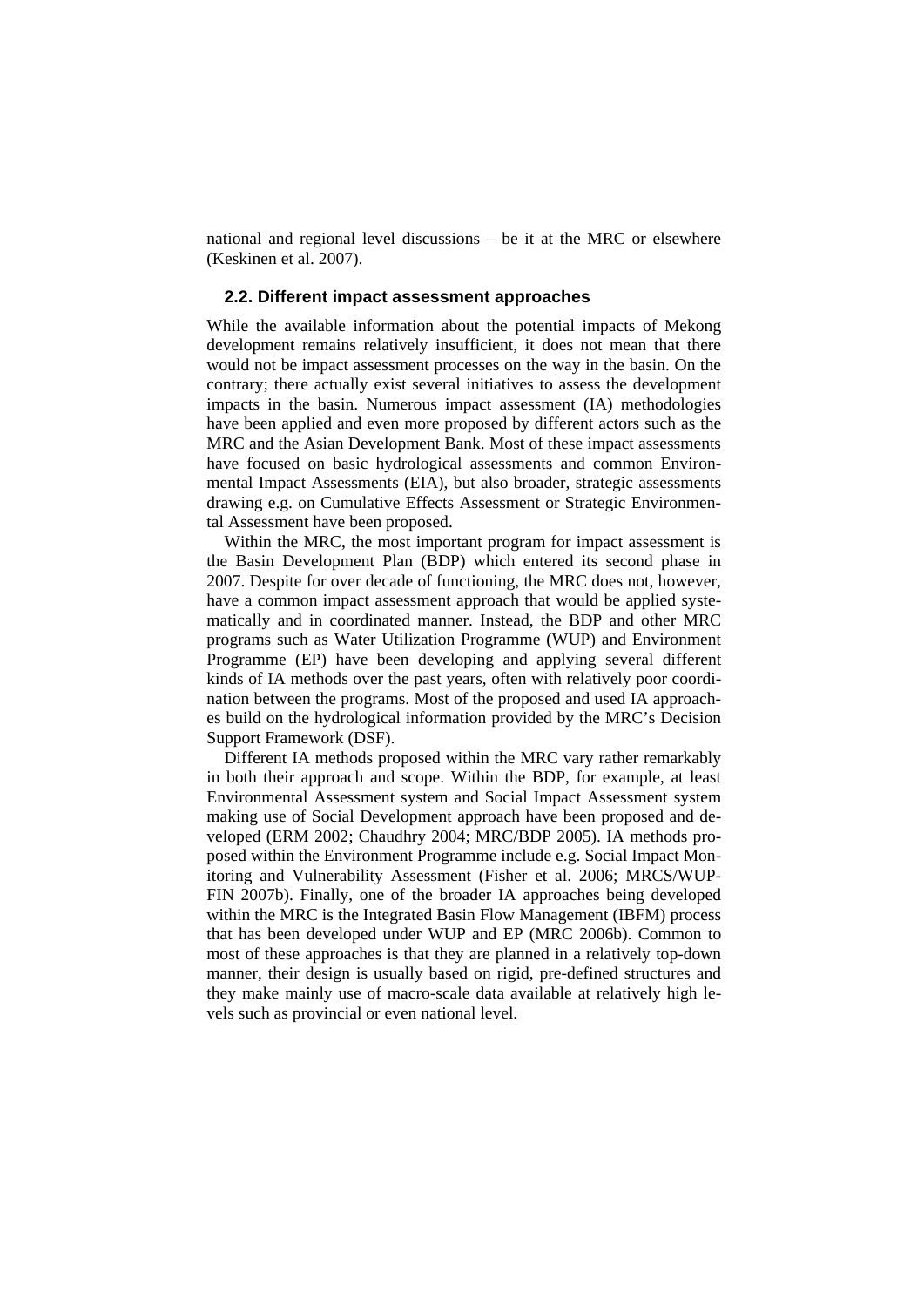### **2.2. Example of cumulative impact assessments: impacts to the Tonle Sap water level**

Due to a large variety of different development plans and the complexity of the interconnections between hydrology, ecosystems and livelihoods, the prediction of cumulative impacts in the Mekong Basin is extremely challenging. For example, existing cumulative impacts assessment (CIA) studies focusing on flow changes apply somewhat different approaches with different raw data, and provide therefore differing estimates for potential flow alterations. This is well captured in Table 1 that presents a summary of three different cumulative impact studies as presented in Kummu & Sarkkula (forthcoming). The table focused on predicted impacts to one of the most critical ecosystems in the basin, the Tonle Sap Lake of Cambodia. The CIA studies included in the table include:

- CIA 1 by the Mekong River Commission (MRC); developed under its IBFM process and using the Decision Support Framework modelling tools in its predictions
- CIA 2 by the Asian Development Bank (ADB); basin-wide CIA conducted as part of the environmental impact assessment study of the Nam Thuon 2 Dam in Laos
- CIA 3 by Adamson; compiled analysis of the downstream hydrological impact of the planned Chinese dams

*Table 1. Summary of predicted flow changes according to different cumulative impact assessments (CIA). Source: Kummu & Sarkkula (forthcoming). Note: \* = only reservoirs planned in China considered.* 

|                                                       | $CIA1:$<br><b>MRC</b>                                                         | $CIA$ 2:<br><b>ADB</b>                                        | $CIA$ 3:<br><b>Adamson</b> |  |
|-------------------------------------------------------|-------------------------------------------------------------------------------|---------------------------------------------------------------|----------------------------|--|
| <b>Basic assumptions and methods</b>                  |                                                                               |                                                               |                            |  |
| Increased storage<br>in the basin                     | 49.5 $km^3$                                                                   | 54.9 $km^3$                                                   | $22.7 \text{ km}^3$ *      |  |
| Increased irrigation                                  | $+53%$                                                                        |                                                               |                            |  |
| Other development<br>activities taken into<br>account | Increased domes-<br>tic and industrial<br>usage of water;<br>basin diversions | Increased do-<br>mestic and in-<br>dustrial usage<br>of water |                            |  |
| Method used to es-<br>timate the devel-               | Hydrological and<br>hydrodynamic                                              | Water balance<br>and hydrody-                                 | Statistical<br>analysis    |  |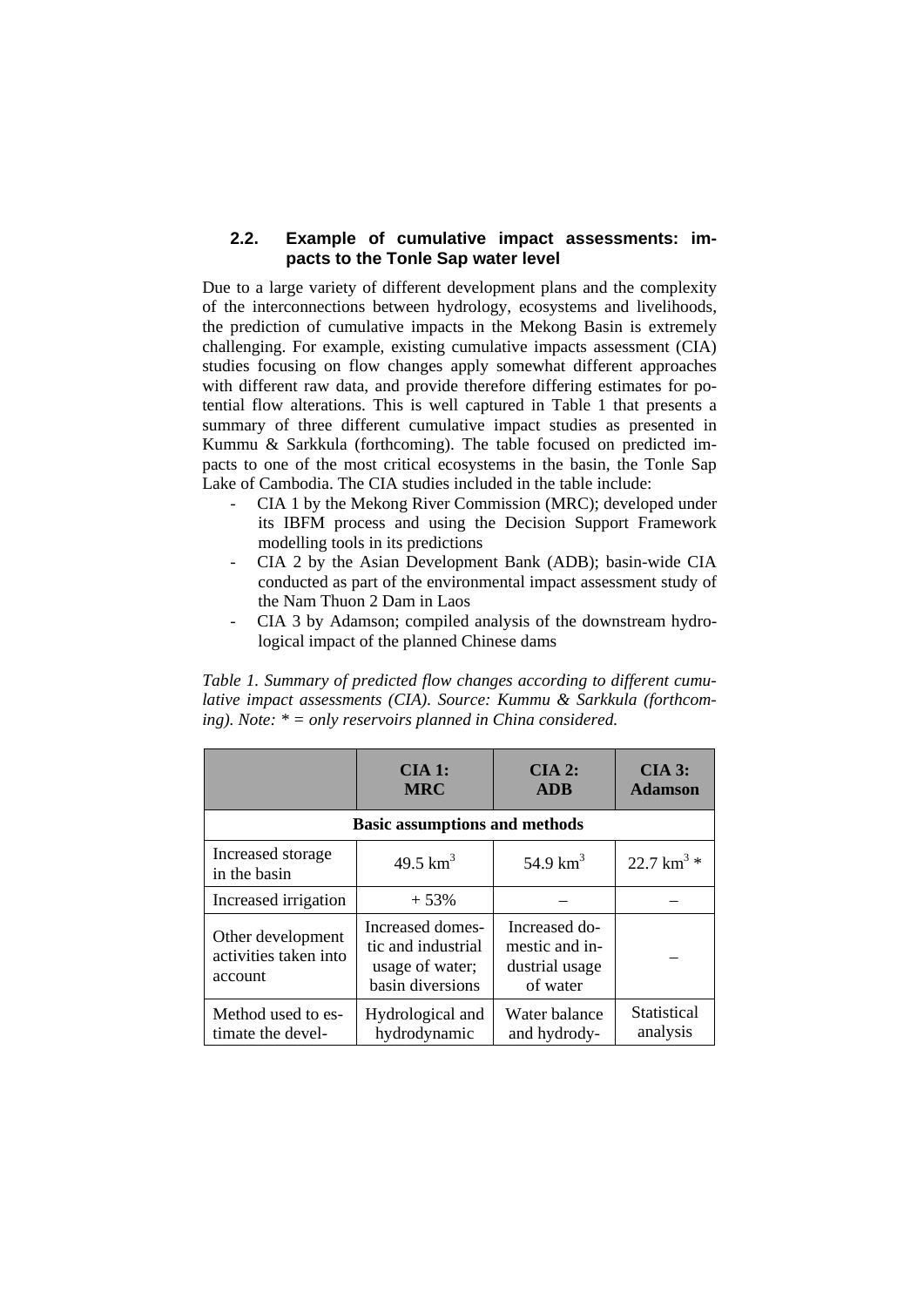| opment impact on<br>flow alterations                       | model     | namic model |                   |  |
|------------------------------------------------------------|-----------|-------------|-------------------|--|
| <b>Changes in water levels of Tonle Sap Lake, Cambodia</b> |           |             |                   |  |
| Wet season<br>water level                                  | $-0.36$ m | $-0.54$ m   | N/A               |  |
| Dry season<br>water level                                  | $+0.15$ m | $+0.60$ m   | $+0.30 \text{ m}$ |  |

The differences between the different CIAs in predicted flow changes illustrate well the basic challenges with the impact assessment in the Mekong Basin. While the difference of few dozens of centimeters in the estimated dry season water levels of the Tonle Sap Lake may at first sight seem rather insignificant, this variation in estimates does actually have a remarkable difference for the flooded forests of the Tonle Sap. Depending on different estimates, up to over 40% of the remaining flooded forests would be permanently submerged – in essence destroyed, having dramatic impacts both for the ecosystem and the livelihoods (Kummu & Sarkkula forthcoming; Keskinen et al. 2007). The different impact assessments thus provide dramatically different estimates about potential environmental, social and economic impacts, and consequently, about the trade-offs resulting from basin development.

It is also critically important to remember that the impact assessment studies of Table 1 present only the very first step for actual assessment of potential environmental, social and economic impacts in the basin. A river is more than a hydrograph, and the estimations about hydrological changes cannot thus be used to draw direct conclusions about ecological and social impacts (IUCN et al. 2007b). Instead, proper environmental and/or social impact assessments require consideration of much broader themes and their linkages – an approach that is still dominantly lacking in the basin.

# **3. Challenges for basin-wide impact assessment in the Mekong Basin**

Previous chapter demonstrates that the lack of coherent information about the development impacts in the Mekong Basin is not due to the lack of impact assessment approaches *per se* – actually vice versa. Why then the existing impact assessment approaches are not providing enough information about the impacts likely to occur in different parts of the basin?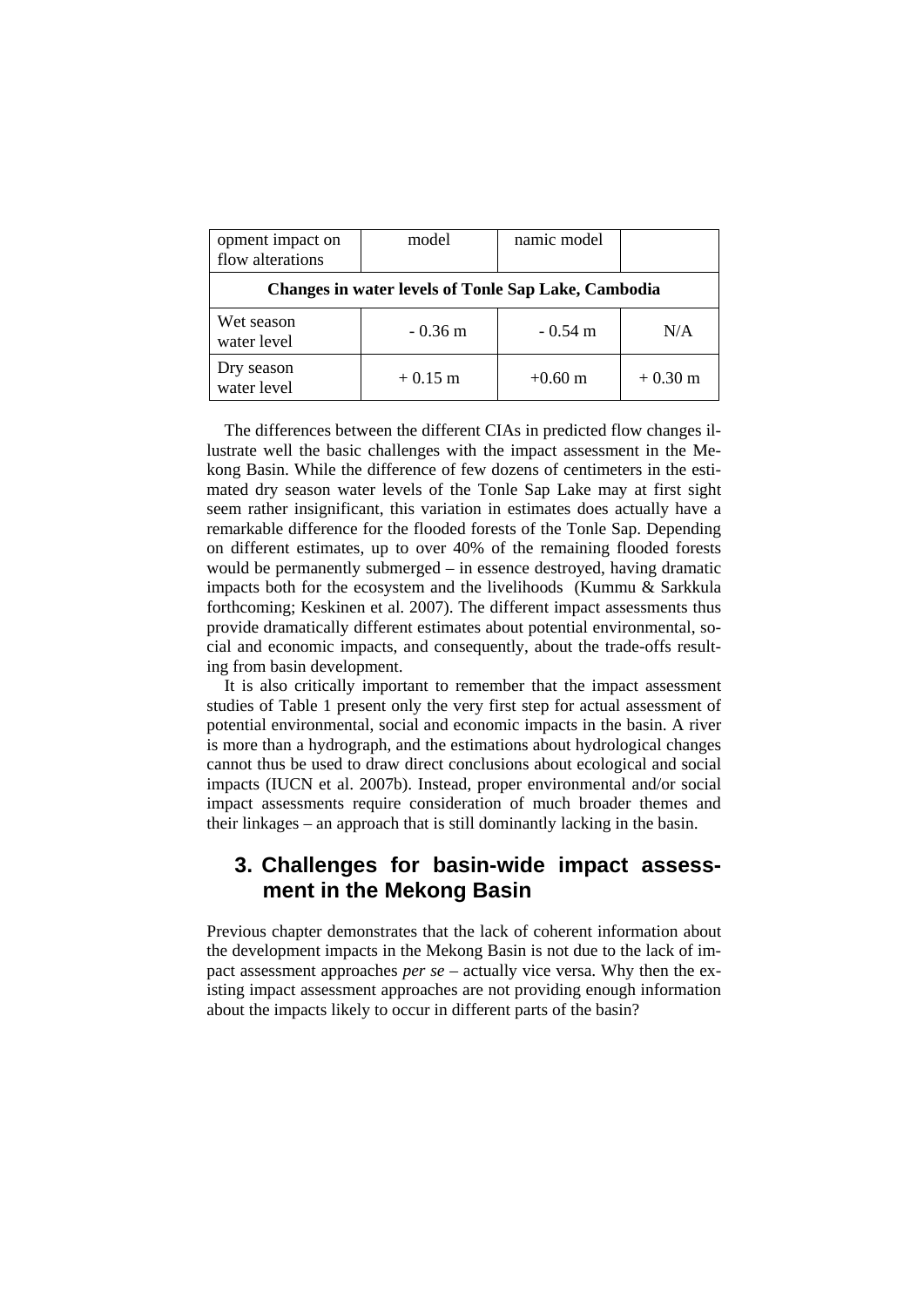The main challenge for the impact assessments in the basin is that few of the existing approaches are able to assess reliably the impacts in different levels. Instead, most of the existing assessments either focus on the impacts in a relatively small area –for example in a part of a tributary or even within a village–, or look at the impacts at a very high level, focusing on costs and benefits of studied projects e.g. on provincial or even only on national level3. These two approaches are rarely combined or even analyzed systematically together. As a result, very few existing impact assessment approaches are actually able to assess the impacts in a manner that would be consistent at the basin-wide level and at the same time would not oversimplify, or even misrepresent, the impacts at the lower levels.

As was discussed above, majority of current basin-wide impact assessment approaches build on top-down approaches that are mostly based on rigid, standardized structures and methods and make predominantly use of macro-level data (MRCS/WUP-FIN 2007b). However, based on practical experience from different impact assessments within the basin as well as on the review of different impact assessment approaches proposed for the region4, some key challenges for this kind of approach can be recognized. Next, five most relevant –and, I believe, most common– challenges are discussed in more detail.

### **3.1 Challenges with data reliability & local level diversity**

A great majority of the basin-wide analyses and assessments applied in the Mekong Basin build –quite naturally– on available macro-scale social, economic and environmental data from the region, with data usually available only at national and/or provincial levels. There are, however, several cases where the comparison of this macro-level data with information available from local level has indicated that severe biases and even errors in the data (see e.g. Keskinen 2006; MRCS/WUP-FIN 2007b, 2007c).

These biases seem to be mainly due to misrepresentations and simplifications that scaling up of the data causes as well as due to biases in the actual enumeration methods (Keskinen 2006). The experience from different case studies (MRCS/WUP-FIN 2007b) strongly indicate that local level

 $\frac{1}{3}$ <sup>3</sup> Commonly (and quite logically), the former kind of assessments are carried out e.g. by NGOs and/or researchers, while the latter, more regional assessments are mainly applied by the regional organizations such as the MRC. 4

This experience has been gained through academic research activities and different consultancy projects since 2002, and it covers four Lower Mekong Basin countries of Cambodia, Laos, Thailand and Vietnam. Most important and influential consultancy work has been that within the WUP-FIN Project under the MRC. For more information on the project, have a look at http://www.eia.fi/wup-fin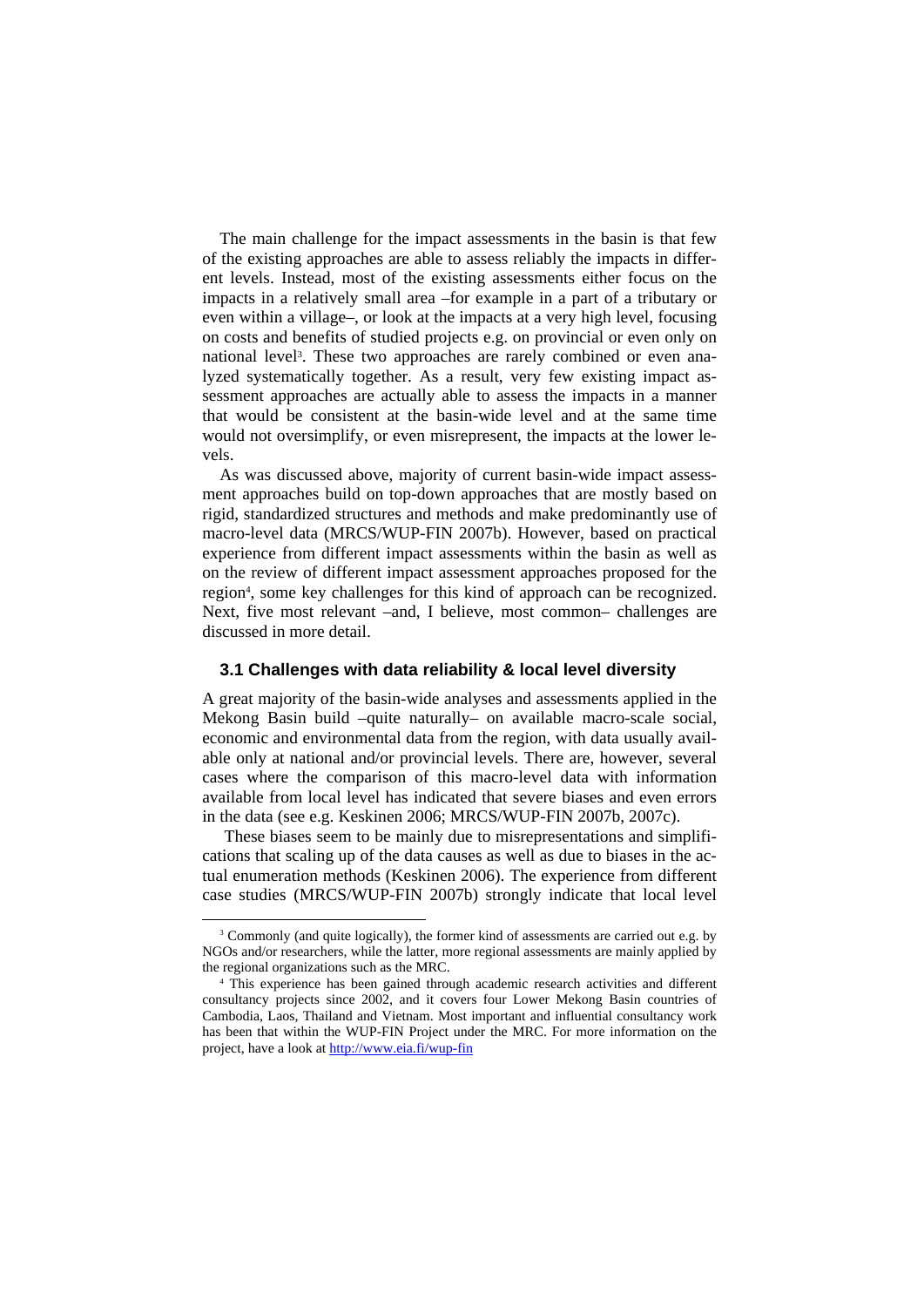analyses –building on both quantitative and qualitative information– help to reduce significantly the risk for misinterpretations of this macro-level data, and also facilitate the recognition of possibly missing, relevant indicators in it.

Following from this, it seems that many, if not most, of the current basin-wide impact assessments fail to capture properly the complexity and huge regional differences of social, cultural, economic, political, environmental and hydrological issues and their interconnections, and instead represents the different parts of the Mekong in a relatively similar manner. The simple fact that the Mekong Region is both geographically and culturally such an enormous area with great regional differences –both between and within the countries– indicates that the assessments relying on a macro-level data are likely to present overly simplified and 'standardized' picture of the this vast area. It seems that these kinds of regional impact assessment approaches offer little flexibility in their indicators or in their actual research methods, but instead they force –in the name of comparability and clarity– different areas into the same kind of format by using standardized and pre-decided indicators. While this ensures better comparability, a great deal about the actual diversity prevalent in the basin is lost.

#### **3.2 Challenge with spatial and temporal scales**

The issue of scales has two dimensions; that of time and that of space. The challenge with spatial scales is that while the impacts of water developments in the basin are essentially felt in the local level, coordinated decision-making and impact assessment requires regional approach. Consequently, the scope of truly meaningful basin-wide impact assessments should thus extend from very local level to regional level and, in some aspects, even to global level<sup>5</sup>. In addition, the benefits and losses due to water development are often felt across the borders, making water development a delicate transboundary issue. Consequently, balanced planning of water development must assess and understand comprehensively the needs and potential impacts at different levels as well as the diverse linkages between these levels. It is also important to recognize that assessments in higher levels are always unavoidably simplifications of the complexities and diversities at more local levels.

The need for this kind of spatially multilevel assessment if further challenged with the issue of time scales; the impacts of water development plans tend to be different depending on the used time scale, with short-

<sup>&</sup>lt;sup>5</sup> For example the newly emerged drive for hydropower development in the region by national governments as well as by private sector can be linked to the increasing emphasis on renewable energy production to mitigate climate change.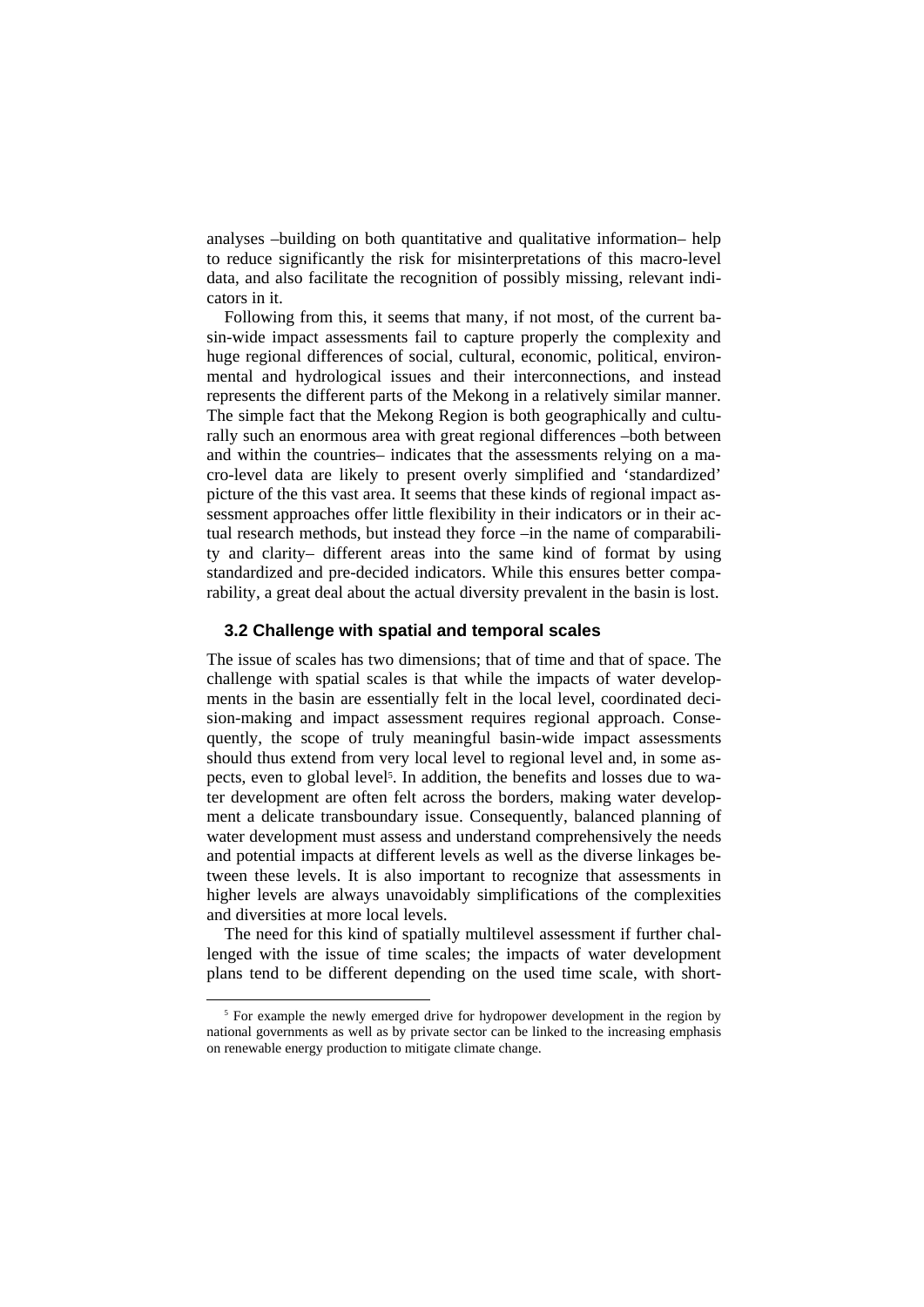term and longer-term impacts being potentially radically different. This is both due to differing responses to the occurring changes with some impacts being felt immediately (e.g. submersion of agricultural land due to hydropower dam construction) and others more slowly over the time (e.g. impacts to fisheries due to gradual habitat changes).

The issue of time must also be remembered when analyzing the estimation provided by different impact assessments. Cumulative impacts occurring over longer period of time due to different projects can be more dramatic than the estimated short-term impacts of a single project. However, the situation may also be vice versa; many cumulative impact assessments, for example, combine in their estimations hydropower and agricultural development, which typically leads the potential flow changes of these two developments to cancel each other out. This is, however, not necessarily true as the hydropower and agricultural projects are rarely planned in a coordinated manner, and the projects may thus be completed at very different times. Resulting from this, the short-term impacts of certain water developments may actually be radically different than those anticipated in cumulative impact assessment<sup>6</sup>.

### **3.3 Challenge with the orders of magnitude**

The third major challenge of basin-wide impact assessments is linked to the problem of realizing the actual orders of magnitude within the basin. Due to the diversities at the lower assessment levels, there is a natural need to focus the regional assessments to limited number of key issues for the assessments to be really implementable. Since this kind of selectivity leads unavoidably to simplifications and leaves out some important, locally relevant issues, the process of selecting the regional key issues needs to be particularly sounds and transparent.

Successful selection of regional key issues requires in particular two things; sufficient knowledge about the diversities occurring at the local levels, and thorough understanding of the orders of magnitude. In terms of socially sustainable development of water resources, achieving the latter

 <sup>6</sup> An example: the first CIA by MRC presented in previous chapter includes not only hydropower dams but also increased agricultural water use in its scenario. This combined scenario is estimated to result in 15cm increase in dry season water level of the Tonle Sap. It is, however, very likely that the implementation of these two forms of water development will happen at different time scales, with hydropower development occurring first. This would lead to a situation where the dry season water level would actually be considerably higher than estimated in the years before irrigation projects included in the scenario would have been accomplished. In terms of flooded forest, already few years of higher dry season water level would leave to permanent destruction of the forest, not withstanding what the final water level will be.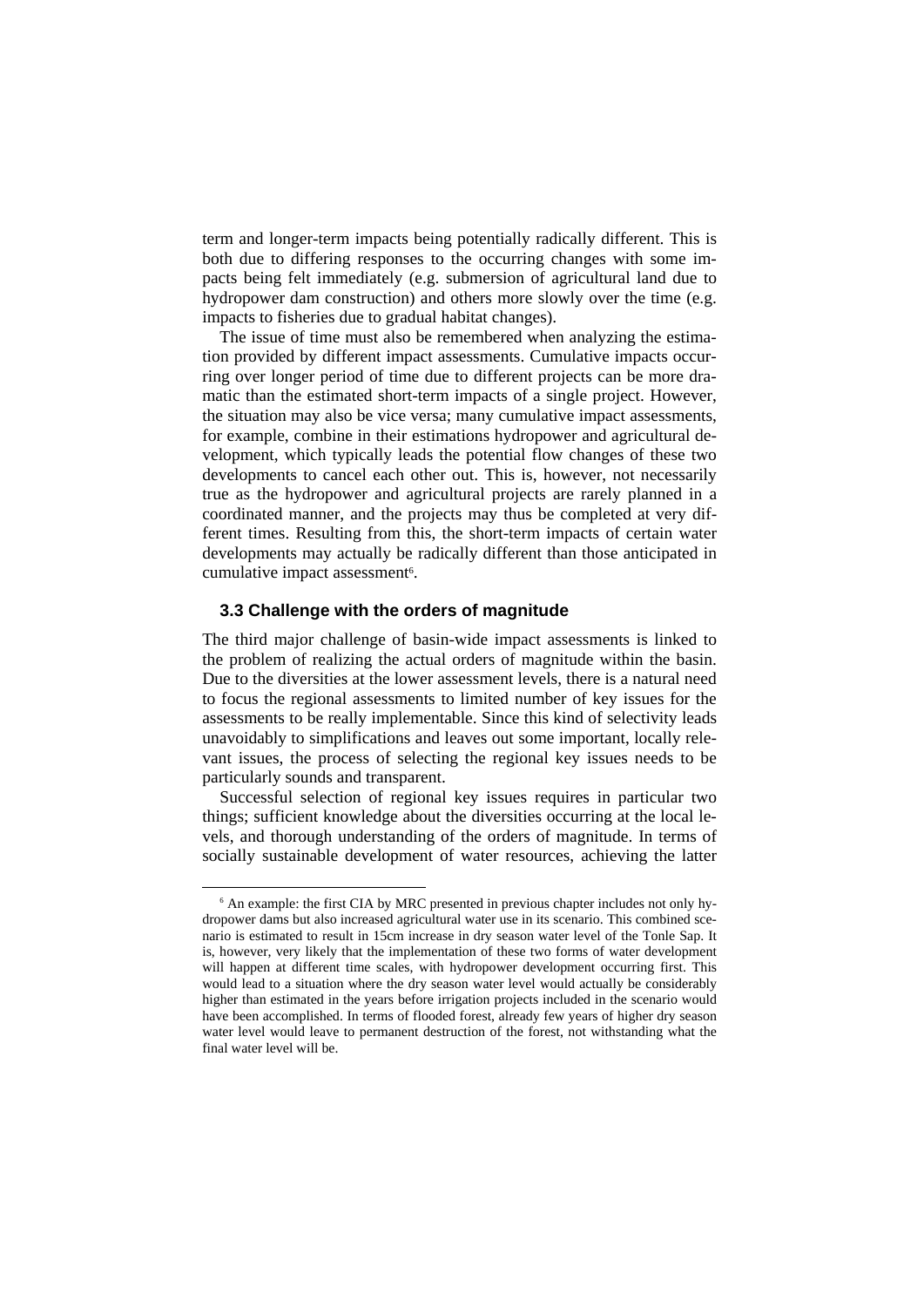requires a systematic analysis of existing socio-economic information, with particular focus on the following questions: where most of the people –in particular the poorest– live in the basin; what are their main livelihood sources and possible alternative livelihood sources; and to what extent their livelihoods are dependent on different water-related natural resources. Information on all these questions needs to be collected from lowest possible level<sup>7</sup> throughout the basin, and then combined together for regional scale analysis.

Although this may sound to be even too obvious, it seems that for surprisingly many basin-wide impact assessments acknowledging and really understanding the orders of magnitude poses a real challenge<sup>8</sup>. As a result, many of the basin-wide impact assessments seem to be focusing on environmental and social issues that are actually not always the most relevant ones for the majority of the people in the basin (MRCS/WUP-FIN 2007b).

#### **3.4 Challenge with the impacts to crosscutting issues**

The last major challenge related to current basin-wide impact assessment practices is related to the problem of assessing the impacts of different basin developments to particularly complex, crosscutting issues. The actual impact to these kinds crosscutting issues consists typically of an array of different, smaller changes that have both direct and indirect linkages with an issue of question. Consequently, successful impact assessment requires a comprehensive approach that integrates expertise from several different disciplines, and, in many cases, also requires entirely new kind of methods to assess the actual impacts.

A prime example of this kind of crosscutting issue within the Mekong Basin is the flood pulse system9 of the Tonle Sap Lake and floodplains in Cambodia. The flood pulse of the lake is believed to be the main driver for ecosystem productivity of the lake and floodplains that provides source of food and livelihoods for millions of people in Cambodia (Keskinen 2006; Lamberts 2006). Consequently, assessing the possible impacts to the flood pulse is critically important from environmental, social as well as economic point of view. Yet, as discussed in great detail in Lamberts (forthcom-

 $\frac{1}{7}$ <sup>7</sup> This level is often commune and sometimes even household level.

<sup>&</sup>lt;sup>8</sup> An example; the IBFM process of MRC is according to author's knowledge the first regional impact assessment that actually seeks to gain systematic, basin-wide data on where people dependent on river resources are actually located in terms of their actual numbers (MRC/IBFM 2006).

Flood pulse is a term for an ecological paradigm integrating the processes of productivity in river-floodplain ecosystems, with a particular focus on the lateral exchange of water, nutrients and organisms between a water body and the connected floodplain. For more information, see Junk et al. (1989) and Lamberts (2006).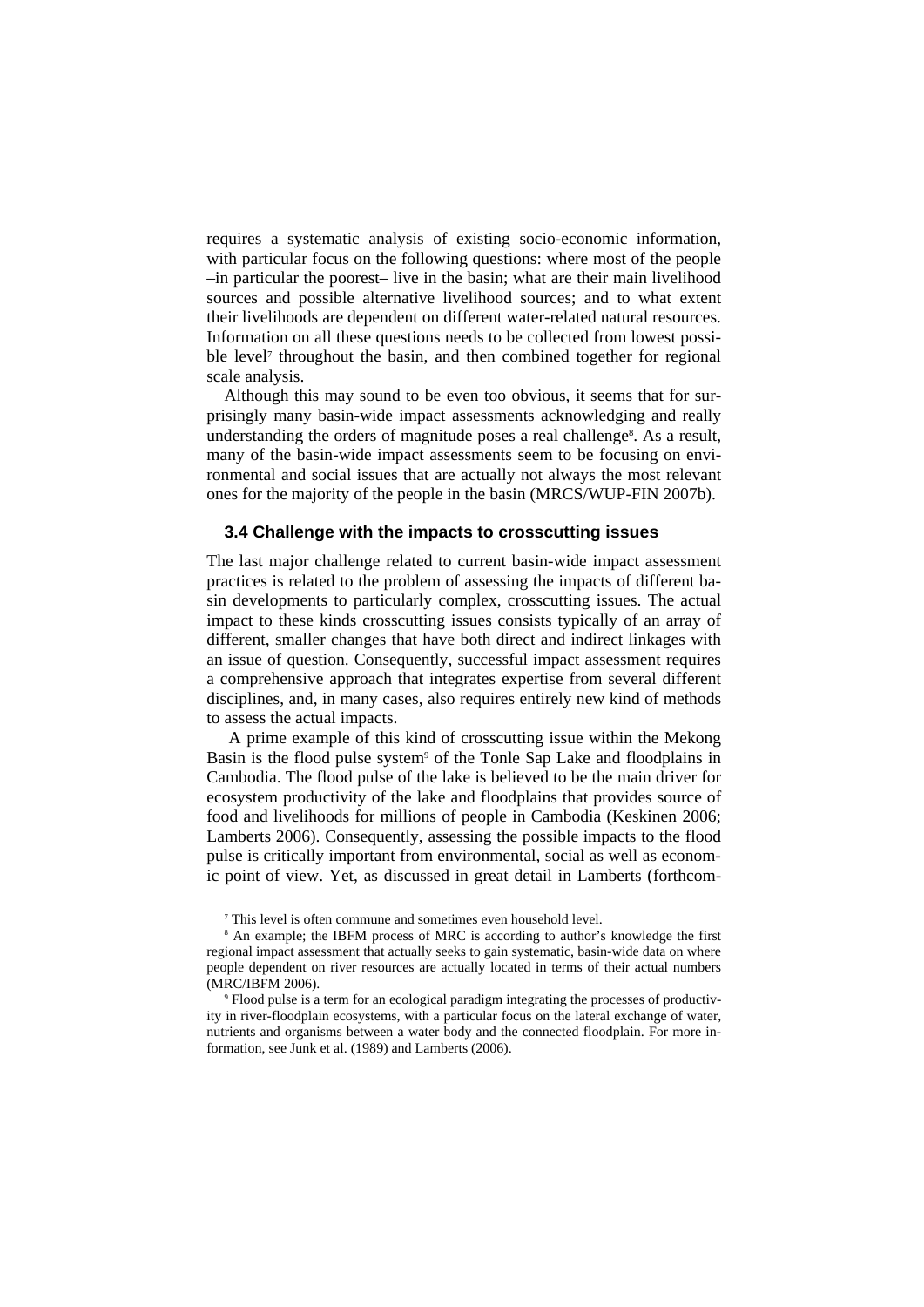ing), the current environmental impact assessment practices fail to assess the actual impacts to such crosscutting processes, and thus fail to identify the full consequences of flow alterations for the Tonle Sap ecosystem10.

 Another major crosscutting issue in the basin is, of course, fish that is not only environmental issue but also very much a social and economic issue due to its critical importance for food and income. Due to extensive fish migration both in the Mekong mainstream and between mainstream and tributaries, fish production is particularly vulnerable to flow changes – and for the same reason the actual social and economic impacts caused by decreased fish production may be felt in very different areas than where the decrease is caused.

# **4. Way forward: multilevel, interdisciplinary approach for impact assessment**

While it is rather easy to list challenges of current basin-wide impact assessment practices, the real difficulty is to recognize how these challenges could actually be overcome – this chapter seeks to provide insights on this. First of all it is important to acknowledge that every case is different, and that also basin-wide impact assessment approaches should thus be contextspecific, building on thorough understanding of the actual situation.

While this also means that there is no single solution that would provide answer to each and every challenge presented above, some general principles that make these challenges less severe can still be recognized and recommended11. Overall, practically all of the challenges described above are related to the issue of scales and to the problems with linking information from different levels together in a meaningful way. In terms of basinwide impact assessment, particularly challenging seems to capture properly the diversities at the local level. Consequently, the most important recommendation to improve basin-wide impact assessment in the Mekong Basin is to shift from top-down, pre-defined impact assessment approaches that are currently dominating e.g. the MRC's work towards more flexible,

<sup>&</sup>lt;sup>10</sup> Based on the case study, Lamberts (forthcoming) also points out that it is currently possible to meet the environmental safeguarding requirements of the World Bank and the ADB without really assessing the actual impacts to integrative processes such as flood pulse. 11 The recommendations provided in this chapter are largely based on the author's work

on socio-economic and policy analyses and basin-wide impact assessment within the WUP-FIN Project, and supported by work carried out within the IBFM process as well as in socalled Built Structures Project. For more information on these, have a look at MRCS/WUP-FIN (2007a; 2007b), MRC/IBFM (2006) and Ratner et al. (2007).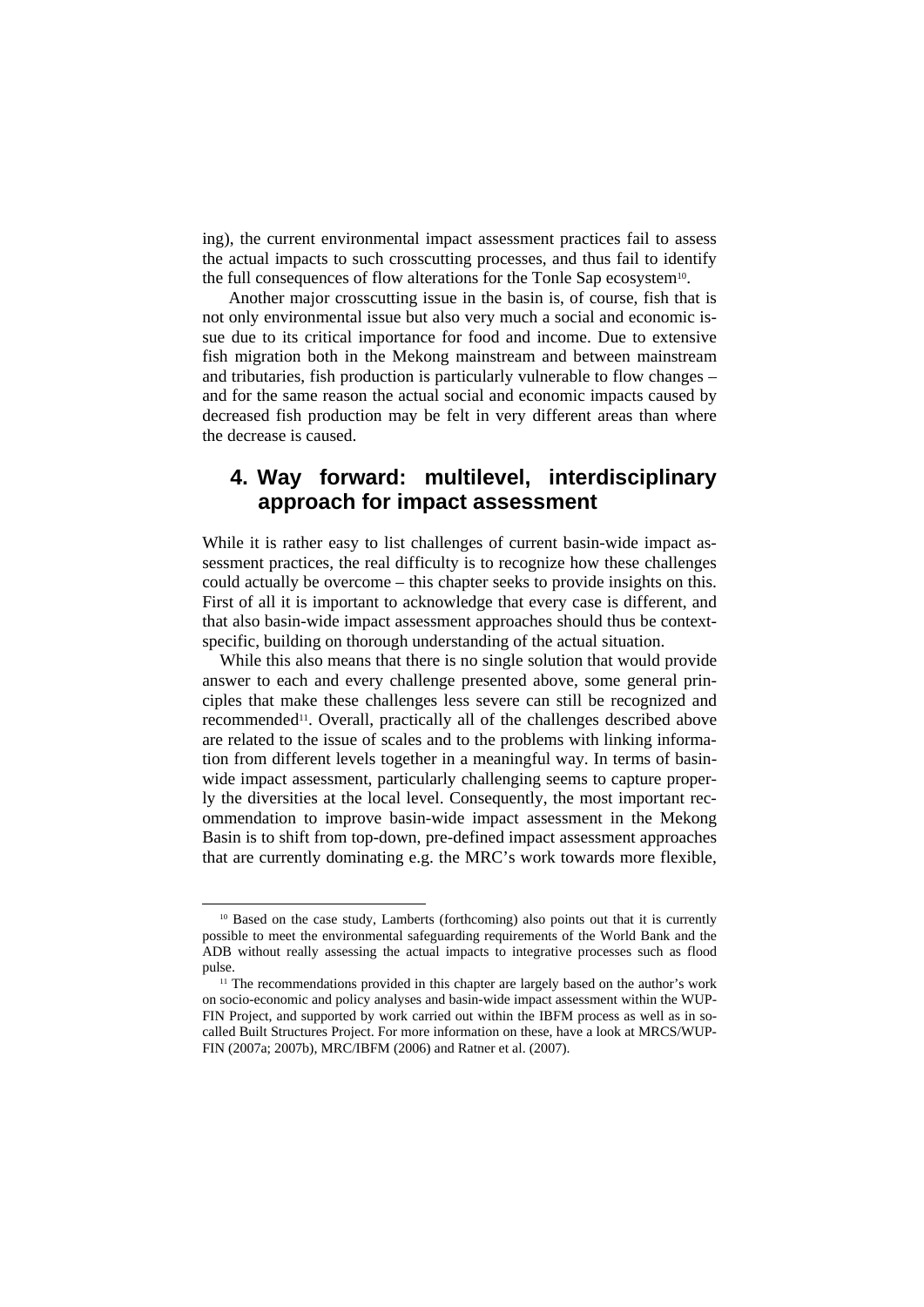multilevel impact assessments that make use of truly interdisciplinary approaches.

### **4.1 Multilevel impact assessment**

What this kind of flexible, multilevel impact assessment would then in reality be? Based on the experience from different case studies (MRCS/WUP-FIN 2007a, 2007b), it can be concluded that a successful multilevel impact assessment should combine regional, macro-scale analysis with more detailed, local level assessments. The approach would thus make use of the strengths of both approaches, with macro-scale analysis providing the bigger picture and identifying the orders of magnitude, and the local level assessments capturing the complexities at the local level. To overcome the biases with quantitative data, the approach should also encourage utilization of both quantitative and qualitative research methods, particularly at the lower assessment levels (Keskinen 2006).

Ideally, the assessments at different levels are based on common impact assessment framework that defines already from the very beginning the main themes and the general working methods for the assessments. This kind of framework ensures that the assessments in different levels – although carried out flexibly based on specific context in each level– focus on same main themes, and that the results from the assessments in different levels can be compared. The social assessment framework proposed by the IBFM provides one promising example of this kind of approach (MRC 2006b).

In reality, however, there rarely is enough time and resources for an assessment that would include thorough analyses from the very local level all the way to the regional level. Consequently, it is also important to make much better use of already existing analyses –there already exist several analyses particularly at the local level–, and increase coordination between different assessments and analyses. Also in this case a common impact assessment framework helps to combine –and compare– the information available from different assessments better together.

### **4.2 Towards interdisciplinary approaches**

Another major challenge for basin-wide impact assessments is the assessment of actual cumulative impacts of different development plans. Indeed, it seems that many of the current IA processes fail to properly assess these kinds of cumulative impacts due to their sectoral approach and/or their focus on selected plans and projects only (Lamberts 2006, forthcoming; MRCS/WUP-FIN 2007a).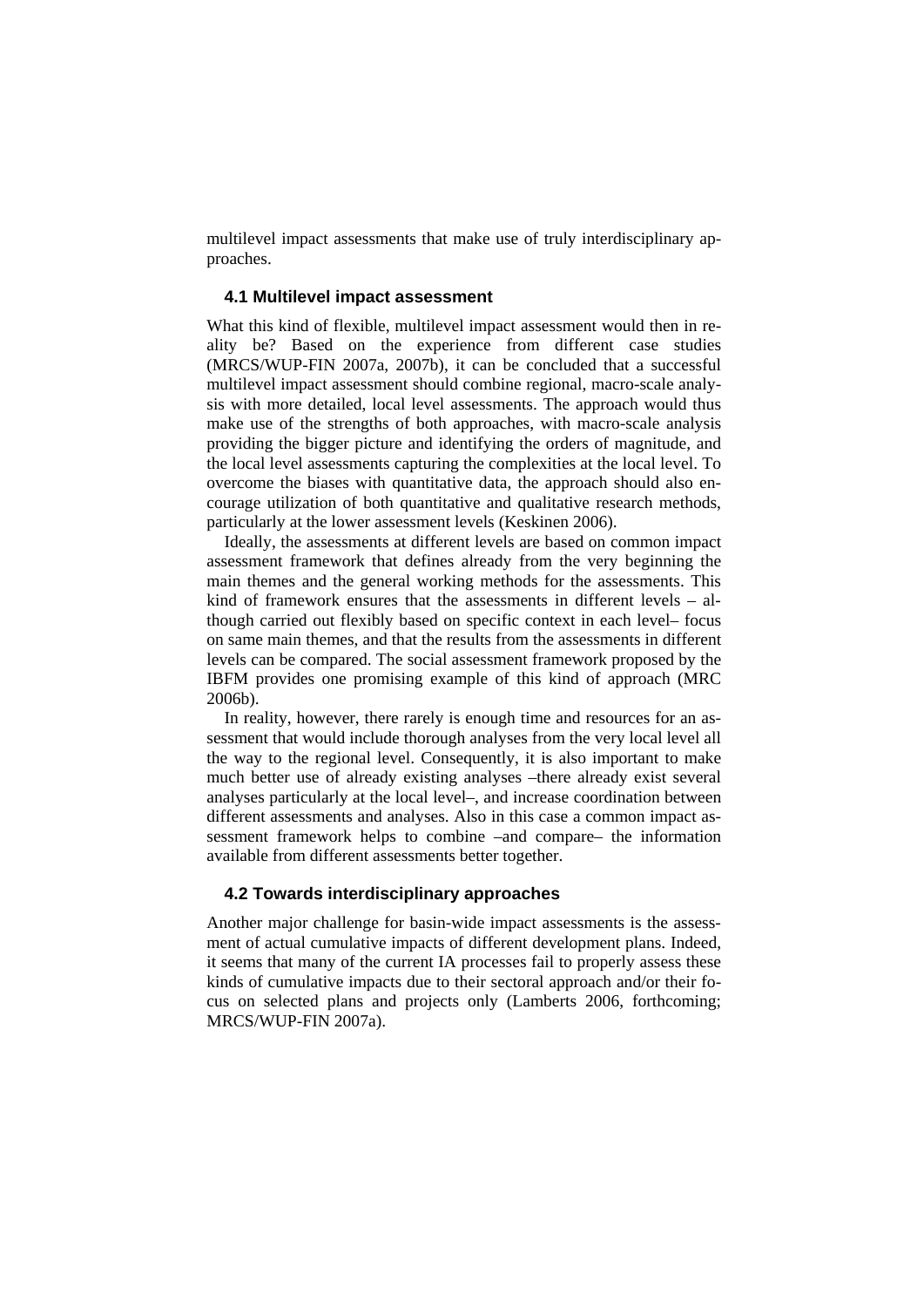Consequently, in order to address the cumulative impacts in a meaningful and truly integrated way, the impact assessment processes must shift from multidisciplinary approaches towards greater interdisciplinarity<sup>12</sup>. Multidisciplinary approach for impact assessment is getting more and more common also in the Mekong Basin, and it already provides a major step forward in impact assessment. However, multidisciplinary approaches are not going to challenge the dominance of sectoral approaches and lack of truly holistically views in impact assessments (MRCS(WUP-FIN 2007a, 2007c). Consequently, while multidisciplinarity presents a promising start, the impact assessments need nevertheless to move towards greater interdisciplinarity in order to be successful also in assessing the impacts to complex, crosscutting issues such as flood pulse and fisheries.

Among the main challenges in truly interdisciplinary approaches seems to be the lack of understanding what the approach actually means. As a result, it is rarely really understood how much time and effort development of truly interdisciplinary approach requires, and not enough attention is given for a team to agree on its objectives, tasks and, overall, on the actual interdisciplinary approach. Setting up an interdisciplinary approach for impact assessment is a slow and evolving process, and time and patience as well as emphasis on team building should therefore be emphasized more than with the usual, single-disciplinary or even multidisciplinary approaches. In addition, the experts involved in interdisciplinary process must be ready to give up some of their 'disciplinary sovereignty', and to modify the methods and approaches they have used to apply within their own disciplines.

# **5. Conclusions**

This article has discussed the current development of water resources in the Mekong Basin with a specific emphasis on basin-wide impact assessment practices and their major challenges. Related to these, recommendations for the way forward to overcome these challenges were provided as well. It can be concluded that instead of pre-defined, top-down impact assessment approaches that currently dominate the basin, a more flexible approach combining assessments from local level up to the regional level and applying truly interdisciplinary approach in its analysis should be used.

 $12$  In this context, multidisciplinary approach means viewing the research topic from a variety of disciplinary perspectives, but yet producing set of disciplinary information on the topic by using common methods already available within each discipline. Interdisciplinary approach is seen to be more application-orientated, as it seeks to integrate both knowledge and methods from different disciplines into a novel interpretation to be able to better understand and assess a particularly complex, crosscutting problem.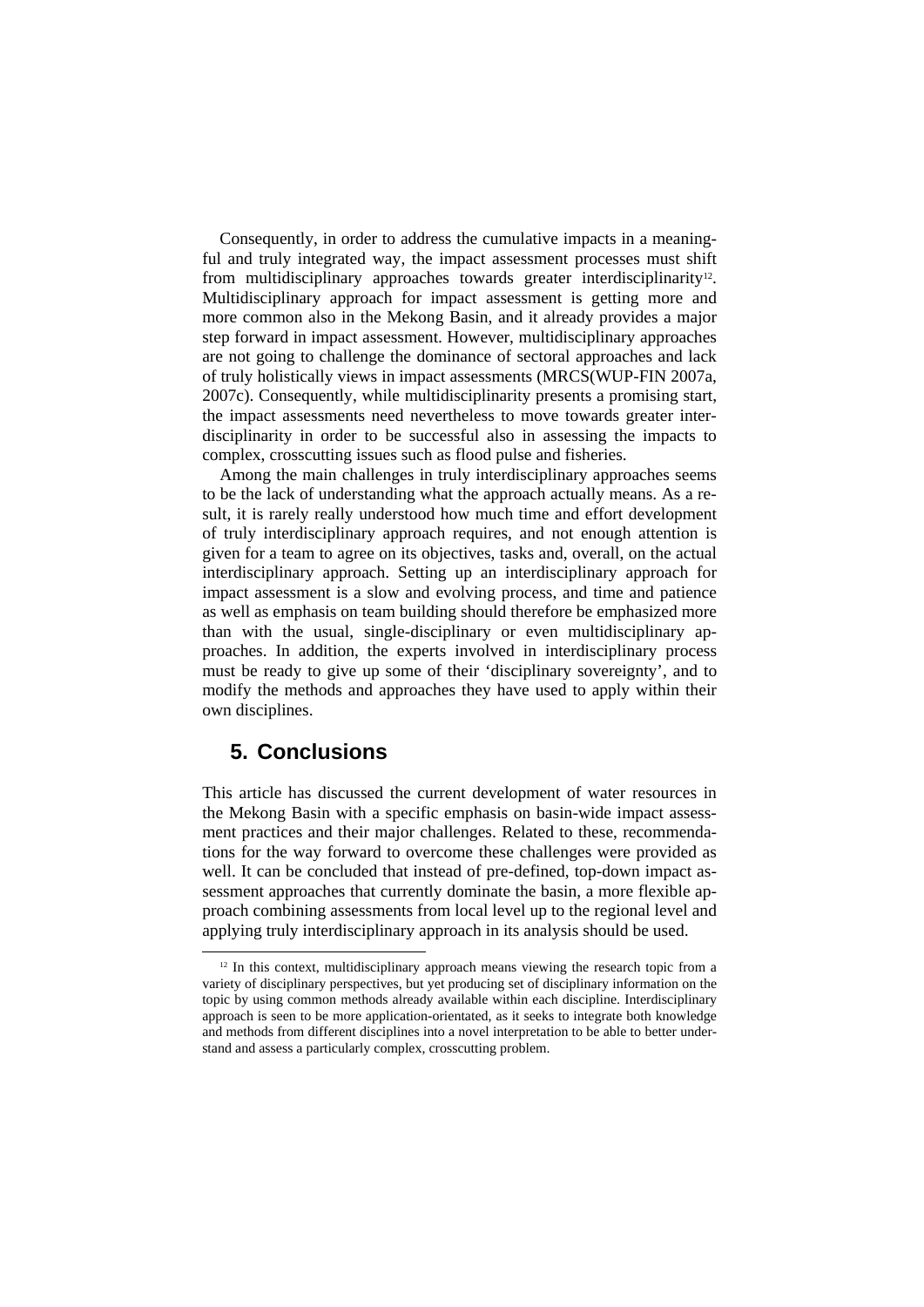The good news is that there already exist several different kinds of analyses and assessments of development impacts at different levels in the basin. The past and on-going assessment processes thus provide an enormous knowledge base both in terms of information on actual impacts and in terms of knowledge about the successes and failures of different assessment methods. Consequently, instead of building yet another entirely new impact assessment approach, there is a need for better coordination between the different assessment processes and, in particular, increased interaction between the assessments by different actors at different levels.

The kind of practical issues described above provide, however, only a starting point for a successful impact assessment. A truly meaningful impact assessment requires also the recognition of the highly political nature of water development, and consequently, of impact assessment. The impact assessment is thus not only about neutral numbers and estimates, but also very much about the values given –consciously and subconsciously– to different issues and impacts. Following from this, the impact assessment results are likely to be contested and interpreted differently by different actors and, due to omnipresent issue of uncertainty, their reliability is going to be questioned.

Consequently, all impact assessments should build on transparent processes, and include as an integral part an open dialogue with different stakeholders about the methods and assumptions used and the results achieved in the process. In the present context of the Mekong River Basin, there is thus a need for increased capacity to publish and communicate –in all riparian languages– both the principles and results of different impact assessments. These kinds of more open and transparent impact assessment approached would help to facilitate discussion –both in national and in regional level– about the development impacts and consequent trade-offs, and, ultimately, lead the way towards more balanced and integrated water resources management in the Mekong Basin.

### **Acknowledgements**

The author is thankful for the lively discussions with a large range of colleagues working in the Mekong Region. Special thanks are due to Olli Varis, Matti Kummu, Mira Käkönen, Juha Sarkkula, Jorma Koponen as well as the entire WUP-FIN Team. The fluent cooperation with the colleagues at the MRC is acknowledged as well. Thank you also for Pertti Vakkilainen, David Hall, Kanokwan Manorom, Dirk Lamberts, John Dore and the participants at the Mekong @ Crossroads Workshop for useful comments.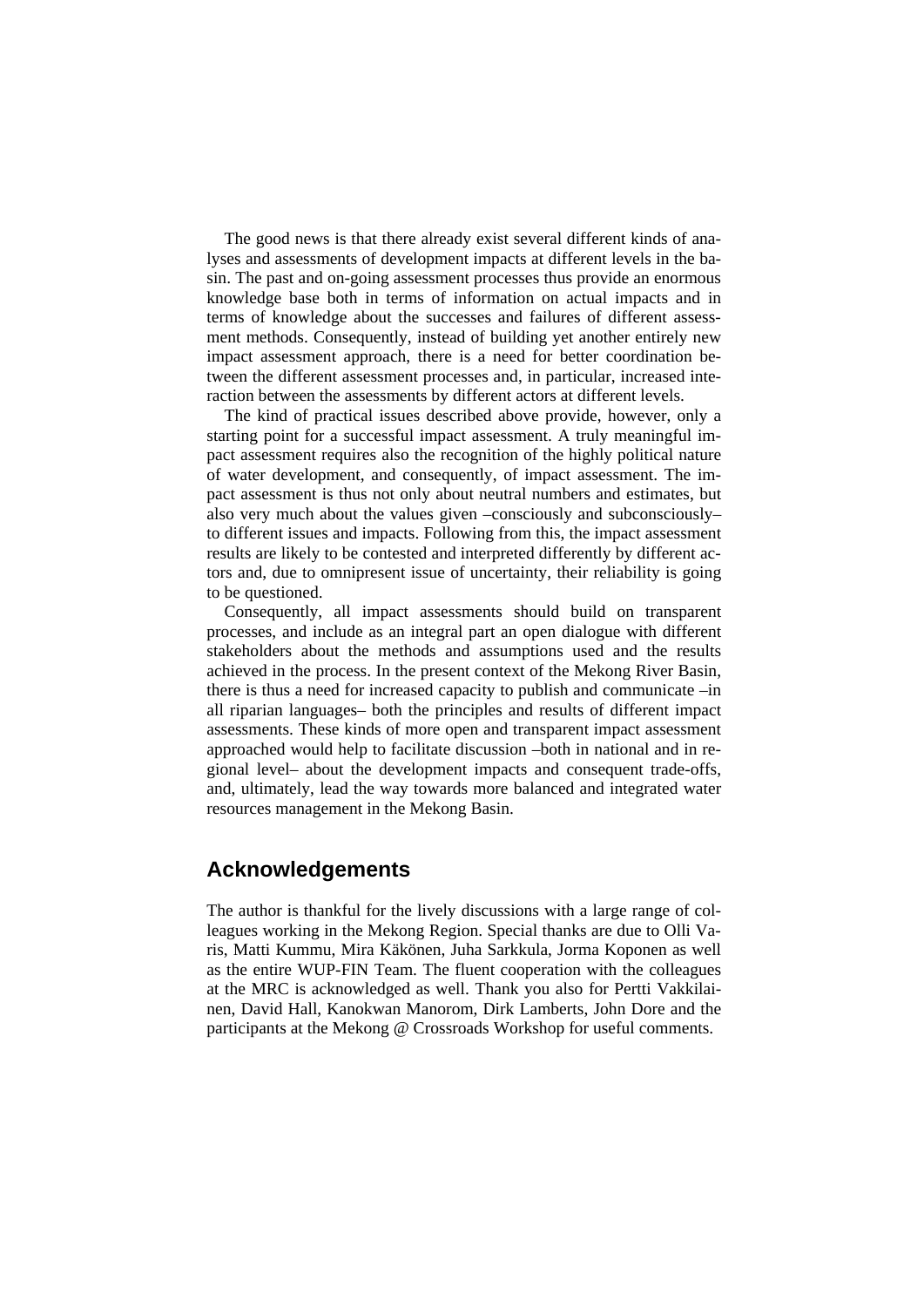# **References**

- Backer, E.B. 2006. Paper Tiger Meets White Elephant? An Analysis of the Effectiveness of the Mekong River Regime. The Fridtjof Nansen Institute, Lysaker, Norway.
- Chaudhry, P., 2004. Report of the Short Term Social Impact Assessment Specialist For the Mekong River Commission (MRC) Basin Development Plan (BDP).
- ERM, 2002. Development of an EIA/SEA System for the Lower Mekong Basin: Proposed System, prepared for the Mekong River Commission by Environmental Resources Management (ERM).
- Hirsch, P. & Jensen, K.M. with Boer, B., Carrard, N., FitzGerald, S. & Lyster, R. 2006. National Interests and Transboundary Water Governance in the Mekong. Australian Mekong Resource Centre at The University of Sydney in collaboration with Danish International Development Assistance.
- IUCN, TEI, IWMI, & M-POWER 2007a. Exploring Water Futures Together: Mekong Region Waters Dialogue. Report from regional Dialogue, IUCN, TEI, IWMI, & M-POWER, Vientiane.
- IUCN, TEI, IWMI, & M-POWER 2007b. Feedback on WB/ADB Joint Working Paper on Future Directions for Water Resources Management in the Mekong River Basin, Mekong Water Resources Assistance Strategy (MWRAS), IUCN, TEI, IWMI, & M-POWER.
- Junk, W.J., Bayley, P.B. & Sparks R.E. 1989. The flood pulse concept in river-floodplain systems, in: D.P. Dodge (ed.), Proceedings of the international large river symposium (LARS), Can. Spec. Publ. Fish. Aquat. Sci., 106: 110-127.
- Keskinen, M. 2006. The Lake with Floating Villages: Socioeconomic Analysis of the Tonle Sap Lake. International Journal of Water Resources Development, Vol. 22, No. 3, pages 463–480.
- Keskinen, M, Käkönen, M., Tola, P. & Varis, O. 2007. The Tonle Sap Lake, Cambodia; water-related conflicts with abundance of water. The Economics of Peace and Security Journal, Vol. 2, No. 2, pages 49-59.
- Keskinen, M., Mehtonen, K. & Varis, O. forthcoming. Transboundary cooperation vs. Internal Ambitions – the role of China and Cambodia in the Mekong Region. In: Jansky, Libor, Nakayama, Mikiyasu and Pachova Nevelina (eds.): Endangered International Waters: Lessons from Domestic Security Issues. United Nations University Press, Tokyo. In press.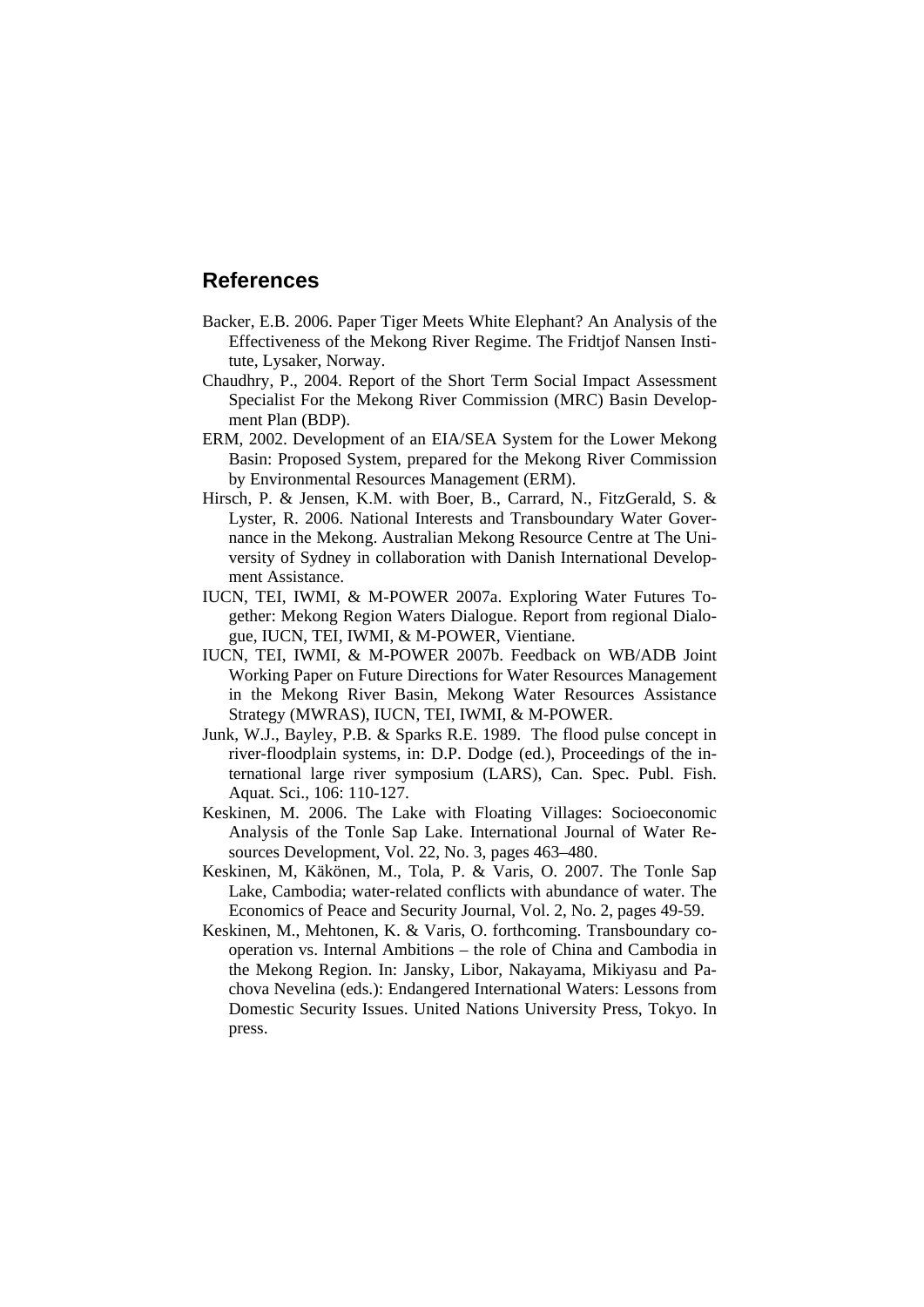- Kummu, M & Sarkkula J. forthcoming. The impact of Mekong river flow alteration on the Tonle Sap flood pulse and flooded forest, the Mekong @ Crossroads Special Issue, Ambio. In press.
- Lamberts D. forthcoming. Little Impact, Much Damage; the Consequenced of Mekong River Flow Alterations for the Tonle Sap Ecosystem. Modern Myths of the Mekong, in press.
- Lamberts, D. 2006. The Tonle Sap Lake as a Productive Ecosystem, International Journal of Water Resources Development, Vol. 22, No. 3, pages 481–495.
- MRC 2006a. Social Team 2006 Final Report, Integrated Basin Flow Management. Water Utilization Program / Environment Program, Mekong River Commission (MRC), Vientiane.
- MRC 2006b. Integrated Basin Flow Management Report No. 8: Flow-Regime Assessment. Water Utilization Program / Environment Program, Mekong River Commission (MRC), Vientiane.
- MRC 2005. Overview of the Hydrology of the Mekong Basin. Mekong River Commission (MRC), Vientiane.
- MRC 2003. State of the Basin Report 2003. Mekong River Commission (MRC), Phnom Penh.
- MRC 1995. Agreement on the Cooperation for the Sustainable Development of the Mekong River Basin, 5 April 1995. Mekong River Commission (MRC), Bangkok.
- MRC/BDP 2005. Social and Environmental Issues and Assessments (SIA, SEA), BDP Library Volume 9, Basin Development Plan, Mekong River Commission, Vientiane.
- MRCS/WUP-FIN 2007a. Final Report Part 2: Research findings and recommendations, WUP-FIN Phase 2 – Hydrological, Environmental and Socio-Economic Modelling Tools for the Lower Mekong Basin Impact Assessment. Mekong River Commission and Finnish Environment Institute Consultancy Consortium, Vientiane, Lao PDR.
- MRCS/WUP-FIN 2007b. Impact Assessment Report, WUP-FIN Phase 2 Hydrological, Environmental and Socio-Economic Modelling Tools for the Lower Mekong Basin Impact Assessment. Mekong River Commission and Finnish Environment Institute Consultancy Consortium, Vientiane, Lao PDR.
- MRCS/WUP-FIN 2007c. Mekong Delta Socio-Economic Analysis Interconnections Between Water and Livelihoods in the Mekong Delta of Vietnam, WUP-FIN Phase 2 – Hydrological, Environmental and Socio-Economic Modelling Tools for the Lower Mekong Basin Impact Assessment. Mekong River Commission and Finnish Environment Institute Consultancy Consortium, Vientiane, Lao PDR